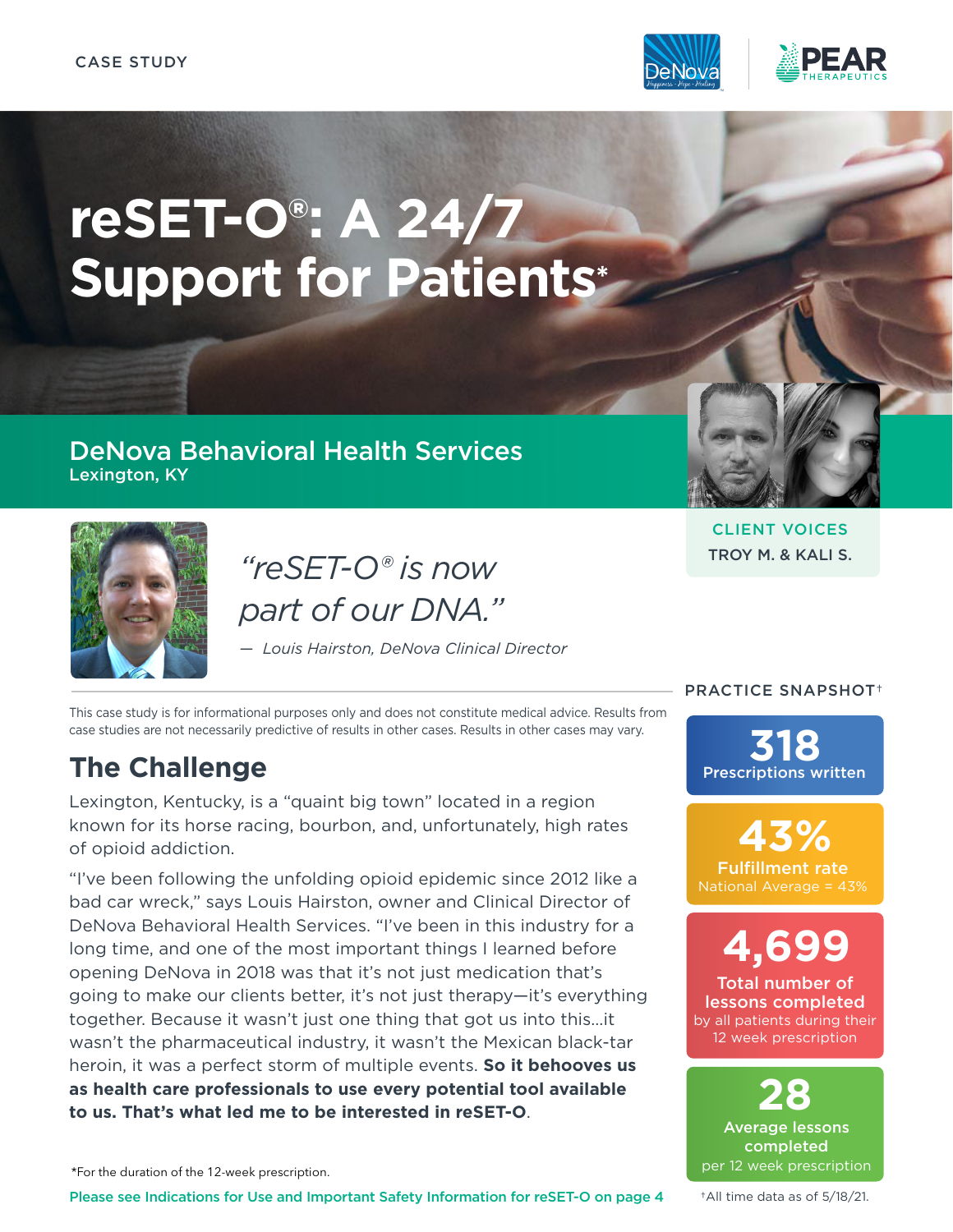

## **The Challenge** (Continued)

Hairston adds, "I looked at the data and said, 'Hey, this thing has legs.' So we explored it with our clinical team and decided to put it to use."

DeNova now operates two clinics in Lexington offering a range of outpatient services including medication-assisted treatment; individual, group, and family therapy; case management; peer support programs; and parenting classes. Hairston says reSET-O has become an integral part of their overall approach.

"reSET-O is now part of our DNA, and it's part of what makes DeNova a little bit different from others," Hairston says. "We're openminded to new treatment options. Because, let's be clear, **the data show that if you follow the treatment algorithm for MAT published many times over showing that if you give opioid replacement medications in conjunction with therapy, you can succeed. But you'll really only succeed (sober after two years) maybe half of the time…that's not great. We follow that algorithm, but we add digital therapeutics into the mix so we can increase the odds of success."**

## **The "Pivot Point"**

As is common in clinics successfully using reSET® or reSET-O®, DeNova has one person who serves as a primary champion, coach for clients, and facilitator. In this case, that person is Rawan Riadi, a case manager who Hairston calls the "pivot point" of the program.

"I'm such a believer in reSET-O," Riadi says. "That's why I'm giving it my all. I love when people tell me small details like what they bought with their rewards<sup>‡</sup>, like things they need for their kids. Patients say when they think about using, they just open the app and read a couple of lessons and it gives them that comfort, like they're talking with their own therapist whenever they need it."

‡ Rewards may be virtual (nonmonetary) or in the form of gift cards and are at the discretion of the prescriber.

## **Client Voices**



## **Kali S.**

DeNova client Kali was introduced to heroin by her mother when she was 13 and starting to rebel against the sexual abuse being perpetrated on her by her father and uncle. "I was starting to get combative," she says. "The opiates sedated me."

The abuse stopped when her uncle was jailed, but by then, at age 15, she was hooked. "It went from a wrong on their part to a wrong on my part because I continued to use," she says.

Kali is now 24, working for Amazon and caring for the youngest of her three children. Her road to recovery has involved a string of hardships, including abuse by boyfriends, and addiction to drugs including methamphetamine and opioids. Life is still a challenge at times, but she has been with DeNova for the past year and says reSET-O has been a key part of her success.

"When I first heard about reSET-O I was like, 'aw, that's for normals'," she says. "But I didn't want to hurt my case manager's feelings, so I gave it a try. Within two weeks I was like, 'I love this app.' I started telling everybody I know about it. I'm an advocate for it. I've been doing reSET-O for at least 8 months.<sup>§</sup>

§The long-term benefit of reSET-O has not been evaluated in studies lasting beyond 12 weeks (84 days) in the OUD population. The ability of reSET-O to prevent potential relapse after therapy discontinuation has not been studied.

[Please see Indications for Use and Important Safety Information for reSET-O on page 4.](#page-3-0)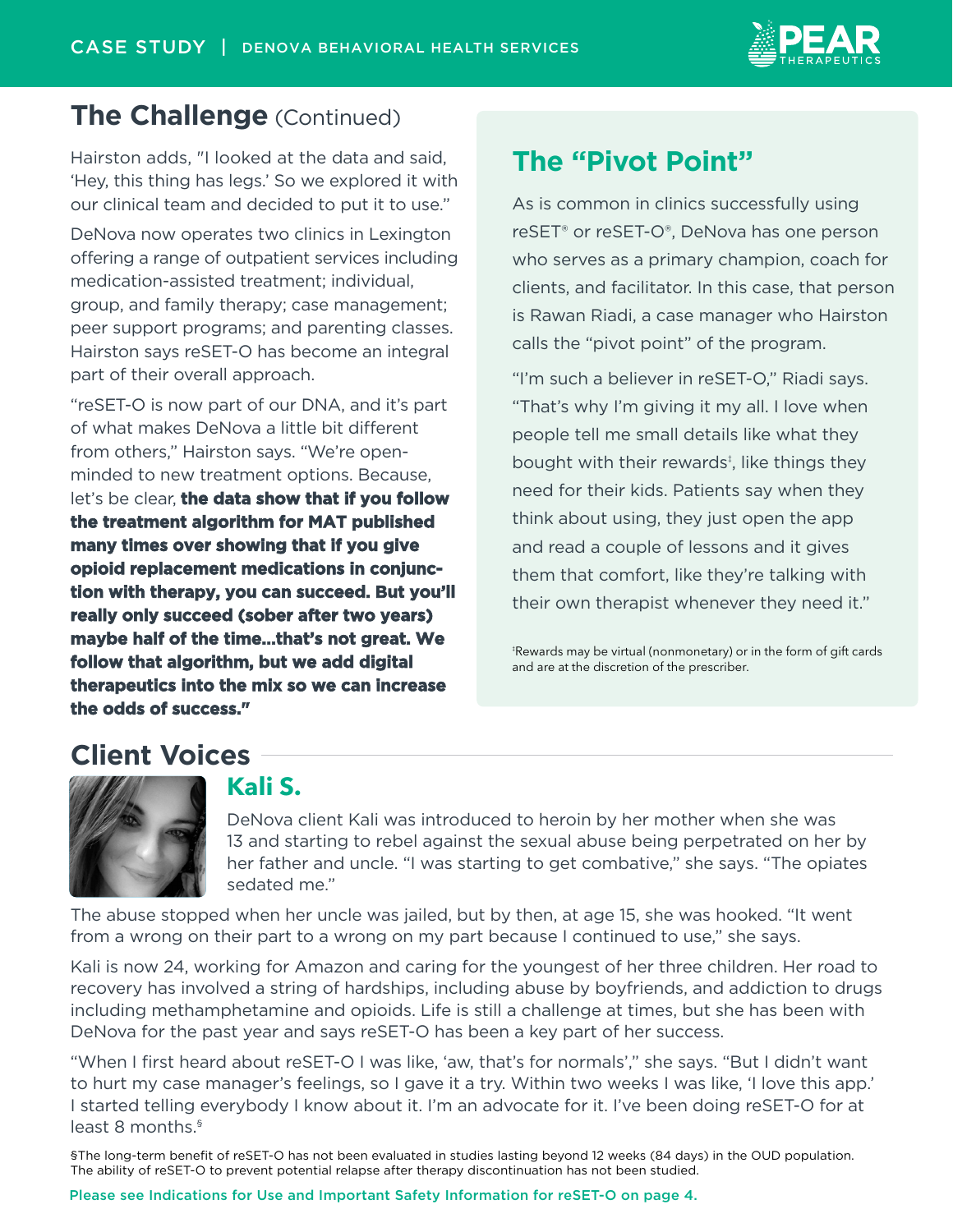

## **Client Voices Kali S.** (continued)

She says it helps to know that the DeNova staff can see her progress via the app and that she's rewarded when she comes in. **"It's nice to feel like you're being seen," she says. "That's an incentive…it's motivating. And I need that. It's crucial."**

She says she was surprised that she's gotten so much out of the reSET-O lessons. "I thought I knew everything about these things," she says. "But then you start working through the lessons and you're like, 'whoa, OK, maybe not'."

Although the lessons and the ability to access information 24/7 are what she says she primarily values, she also enjoys the rewards\* she earns by completing lessons or having negative drug screens. "I always choose the Amazon cards because I'm addicted to hair bows for my four-year-old," she says. "She's a little southern belle with real long blond curly hair. I don't think I've ever ordered anything for me."

\*Rewards may be virtual (nonmonetary) or in the form of gift cards and are at the discretion of the prescriber.



#### **Troy M.**

In 1995 Troy was working for a cable television company doing some line repair up on a telephone pole. He slipped, fell about ten feet, and injured his back. The opioid analgesics he was prescribed turned out to be a ticket to addiction.

"Once I started, it just spiraled out of control," he says. "It became a daily habit. Fifteen to 20 pills a day. I couldn't function without them."

Despite his habit he continued like that for years. But in 2011 he was arrested, convicted, and sent to a federal prison. That first week was rough, with bad headaches and sleepless nights, he says. "I didn't want any help. I just wanted to get it done with…get it out of my system."

In 2020 he was released and spent 30 days in a halfway house. Even though he had not used any of the opioid contraband available in prison, he quickly felt an increasing urge to use again. "I was getting cravings," he says. "And people from my past would come up and offer pills to me. I almost gave in. But I had heard about Suboxone in prison, so I thought I should give it a try."

Troy made an appointment at DeNova the day after he left the halfway house. He started using reSET-O as part of his support program. He says he uses the app regularly and has been re-prescribed the program at least six times†.

"Some days are worse than others," he says. "With reSET-O you've got access to information on your phone. That's the main thing. Like, if you can't get hold of a sponsor, or you can't get in touch with a friend, you can pull out your phone, punch a few buttons, and you've got information to read, videos to watch, stuff like that."

Troy is now working as the head of maintenance at a 68-unit apartment complex, although he hopes to manage a sober living facility once the COVID pandemic subsides. Between the medication, therapy, and reSET-O he says he's feeling confident.

"I've got a second chance at life," he says. "I can't afford to blow it."

†The long-term benefit of reSET-O has not been evaluated in studies lasting beyond 12 weeks (84 days) in the OUD population. The ability of reSET-O to prevent potential relapse after therapy discontinuation has not been studied.